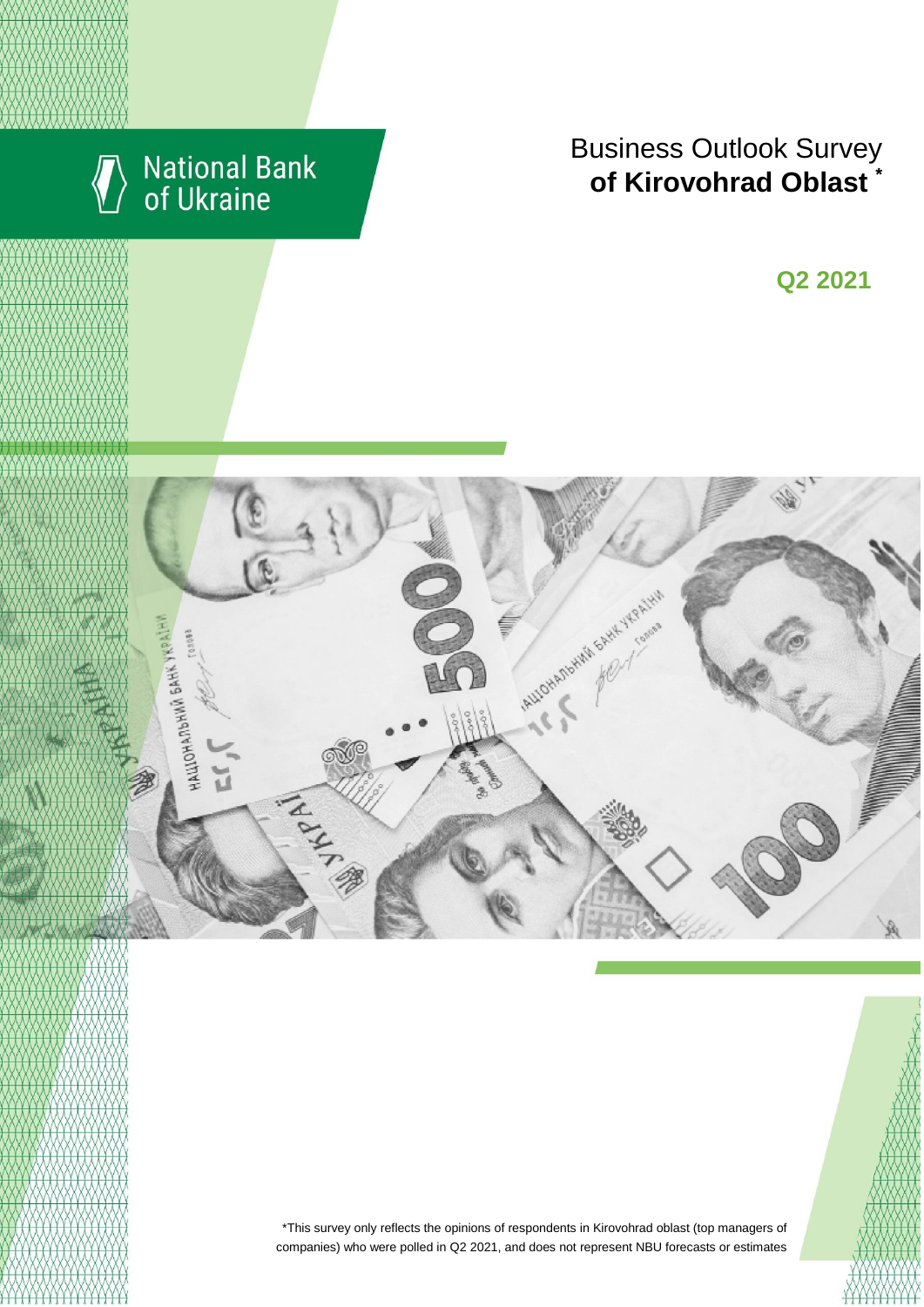**A survey of companies carried out in Kirovohrad oblast in Q2 2021 showed that respondents expected the output of Ukrainian goods and services to drop over the next 12 months. At the same time, respondents had positive expectations for the performance of their companies** over this period. Respondents continued to expect higher inflation. Depreciation expectations improved**.**

**The top managers of companies said they expected that over the next 12 months:**

- **the output of Ukrainian goods and services would drop:** the balance of expectations was (-8.3%), compared to 0.0% in Q1 2021 (the lowest figure across the regions) (Figure 1). Companies across Ukraine expected that the output of goods and services would grow – the balance of responses was 15.9%
- **prices for consumer goods and services would grow**: 50.0% of respondents expected that the inflation rate would not exceed 7.5% (compared to 41.7% in the previous quarter and 54.2% across Ukraine). Respondents referred to production costs as **the main inflation driver** (Figure 2)
- **the domestic currency would depreciate much more slowly**: only 41.7% of respondents (compared to 75.0% in the previous quarter) expected the hryvnia to weaken against the US dollar, with a figure of 63.6% across Ukraine
- **the financial and economic standings of their companies would improve significantly** (such expectations were reported for the first time since Q3 2019)**:** the balance of expectations was 25.0% compared to (-8.3%) in the previous quarter (see Table). Across Ukraine the balance of responses was 18.3%
- **total sales would remain unchanged:** the balance of responses was 0.0%, compared to (-8.3%) in the previous quarter (see Table). Overall, companies across Ukraine expected sales to increase, the balance of responses being 21.0%
- **investment in construction and in machinery, equipment, and tools would decrease:** the balances of responses were (-33.3%) for each, compared to (-25.0%) and (-8.3%) respectively in Q1 2021. Across Ukraine, investment was expected to increase, the balances of responses being 6.4% and 16.9% respectively
- **staff numbers at their companies would decrease**: the balance of responses was (-16.7%), compared to 0.0% in Q1 2021. Across Ukraine, staff numbers were expected to decrease slightly, the balance of responses being (-1.0%) (Figure 4)
- **purchase prices would rise more rapidly** (the balance of responses was 91.7%) **than selling prices** (the balance of responses was 33.3%) (compared to 100.0% and 63.6% respectively in the previous quarter) (Figure 6). Respondents cited wage costs and energy prices as **the main selling price drivers**. Respondents also said raw material and supplies prices were an important driver (Figure 7)
- **per-unit production costs would rise at a significantly faster pace:** the balance of responses was 83.3% (compared to 75.0% in the previous quarter)**.** At the same time, **wage costs per staff member were expected to increase more slowly**: the balance of responses was 66.7% (compared to 91.7% in Q1 2021) (Figures 6 and 4).

Companies cited high energy prices and the unstable political situation as **the main drags on their ability to boost production** (Figure 5).

**Respondents reported significantly higher expectations for an increase in their borrowing needs** in the near future (Figure 8). The respondents who planned to take out bank loans usually opted for domestic currency loans. Respondents said that bank lending standards had tightened (Figure 9). Respondents cited high loan rates as the main factor deterring them from taking out loans. Respondents also named collateral requirements as an important factor (Figure 10).

**All of the respondents** said that they **had encountered no difficulties in effecting transactions with funds deposited in bank accounts** (97.5% across Ukraine).

**Assessments of financial and economic standings as of the time of the survey** (Figure 3)

- **Companies had assessed their current financial and economic standings as satisfactory** for two quarters in a row**:** the balance of responses was 0.0%, unchanged on Q1 2021 (Figure 3). Across Ukraine, respondents continued to assess the current financial and economic standings of their companies as good: the balance of responses was 6.0%.
- **Finished goods stocks were assessed as lower than normal:** the balance of responses was (-25.0), as in Q1 2021.
- **Unutilized production capacity had increased.** Companies had **sufficient unutilized production capacity to meet any unexpected rise in demand**: the balance of responses was 16.7% (compared to 9.1% in Q1 2021).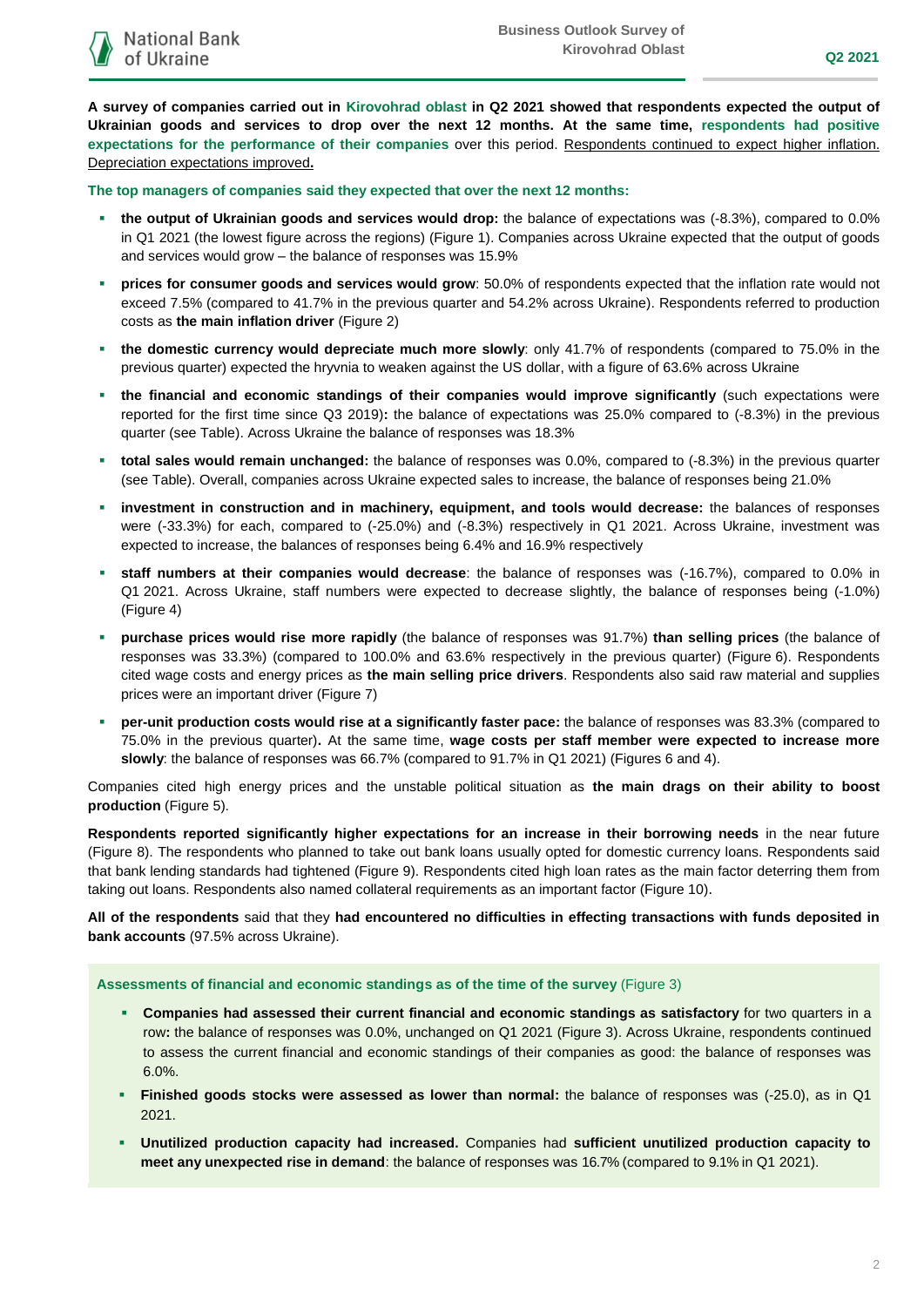

#### **Survey Details1,2**



- Period: 11 May through 31 May 2021.
- A total of 12 companies were polled.
- A representative sample was generated on the basis of the agricultural sector.



#### **Business Outlook Index for Next 12 Months in Terms of Oblasts 3 , %**

| <b>Expectations over next 12 months for</b>   | <b>Balances of responses, %</b> |         |         |         |                   |
|-----------------------------------------------|---------------------------------|---------|---------|---------|-------------------|
|                                               | Q <sub>2</sub> 2 <sub>0</sub>   | Q3 20   | Q4 20   | Q1 21   | Q <sub>2</sub> 21 |
| Financial and economic standings              | $-15.4$                         | $-25.0$ | $-8.3$  | $-8.3$  | 25.0              |
| Total sales                                   | $-23.1$                         | $-18.2$ | $-7.7$  | $-8.3$  | 0.0               |
| Investment in construction                    | $-38.5$                         | $-50.0$ | $-30.8$ | $-25.0$ | $-33.3$           |
| Investment in machinery, equipment, and tools | $-30.8$                         | 0.0     | $-23.1$ | $-8.3$  | $-33.3$           |
| Staff numbers                                 | $-41.7$                         | $-33.3$ | $-30.8$ | 0.0     | $-16.7$           |

#### **Table. The Business Outlook Index of Companies in Kirovohrad Oblast and Its Components**

1

<sup>\*</sup>a quartile is the value of the BOI where an ordered sample is divided into four equal-sized subgroups \*\*a median is the value of the BOI in the middle of an ordered sampled where the sample is divided into two equal-sized subgroups

<sup>1</sup> This sample was generated in proportion to the contribution of each region and each economic activity to Ukraine's gross value added.

<sup>2</sup> Data for totals and components may be subject to rounding effects.

<sup>&</sup>lt;sup>3</sup> The business outlook index (BOI) is an aggregate indicator for expected business performance over the next 12 months. It is calculated using the balances of respondents' responses regarding changes in the financial and economic standings of their companies and future economic activity.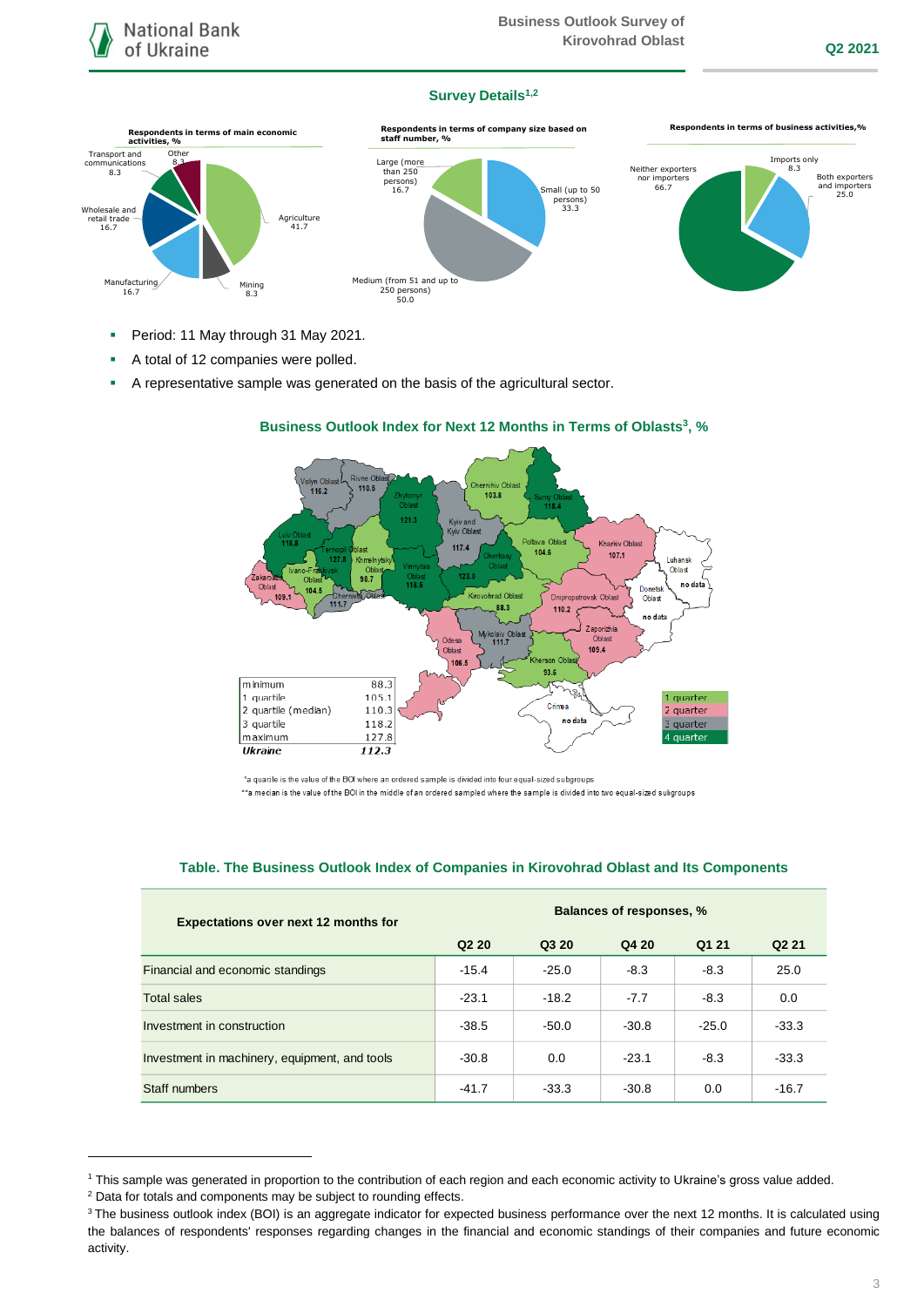

## Figure 1 Figure 2





#### Figure 3 Figure 4

**Companies' economic activity as of the time of the survey, balance of responses**





**Staff level and wage cost expectations for next 12 months, balance of responses**



#### Figure 5 Figure 6



**Expectations of producer prices for next 12 months,**